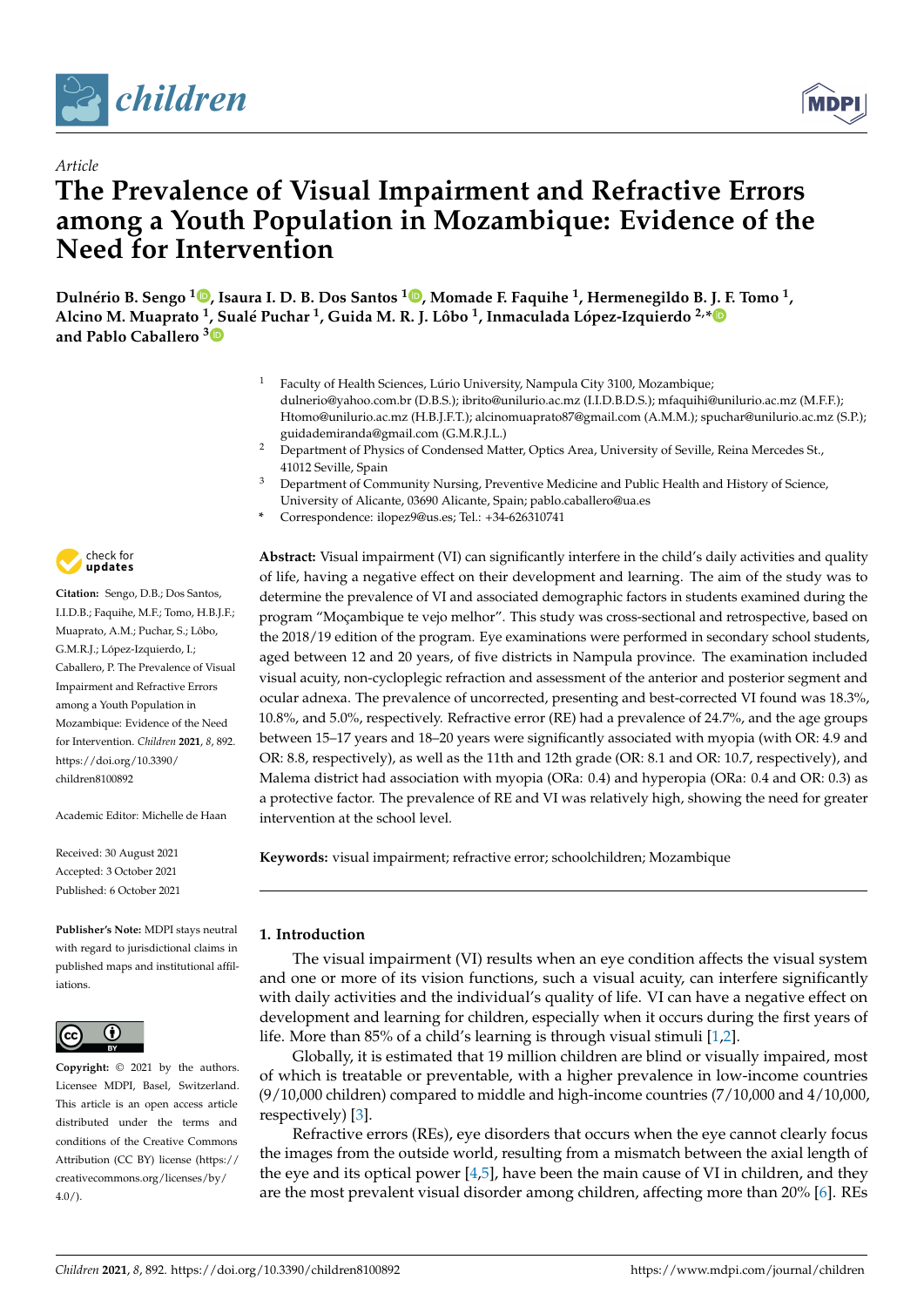have been associated with genetic and environmental factors, such as the influence of the gene loci (AREG, GABRR1, and PDE10A), near work distances and time spent in outdoor activities [\[7](#page-8-6)[,8\]](#page-8-7).

However, in Mozambique, there are no published studies on the prevalence and causes of VI in children. Data are needed to better plan strategies and policies in order to combat preventable VI in this group, thus reducing the high costs for the health system and society [\[1](#page-8-0)[,7\]](#page-8-6).

In developing countries, where barriers to accessing eye health services prevail, screening programs in schools have the potential to promote eye health and the early detection of eye diseases and prevention of VI, particularly for children living in remote locations [\[3\]](#page-8-2).

The program "Moçambique te vejo melhor" ("Mozambique see you better"), is developed by Universidade Lúrio, with the aim of promoting eye health in schools located in remote regions in Nampula and surrounding districts. Vision Screening has been one of the adopted mechanisms in the program, aiming to assess the eye health status and detect eye problems in students. This program has taken place during the month of September of each year and covers secondary level schools [\[9\]](#page-8-8). Therefore, this study aims to determine the prevalence of cases of VI and associated demographic factors in examined students during the program. The results obtained will provide important information for the improvement of the program and extension to other territories in the country.

#### **2. Materials and Methods**

This was a cross-sectional and retrospective study, based on clinical records of screenings carried out during the program "Moçambique te vejo melhor" 2018 and 2019 edition. Public schools from five districts (Mogovolas, Malema, Rapale, Meconta, and Mossuril) in Nampula province were part of the program. Nampula is located in the northeast of Mozambique, 2036 km (by road) from Maputo (capital of the country), with an area of 81,606  $\rm km^2$ . It is limited to the north by the provinces of Cabo Delgado and Niassa, to the south by the province of Zambézia, and to the east by the Indian Ocean (Appendix [A](#page-8-9) Figure [A1\)](#page-8-10) [\[10\]](#page-8-11).

Nampula is the most populous province in Mozambique, with 20.6% (5,758,920 inhabitants) of the general population, with the district of Mogovolas having 415,407 inhabitants, Malema with 223,791, Rapale with 174,707, Meconta with 250,425 and Mossuril with 142,787 inhabitants. The province has 3,002,676 children (0–17 years), where 934,543 (31.1%) live in urban areas and 2,068,133 (68.9%) in rural areas [\[11\]](#page-8-12). The "Moçambique te vejo melhor" program has been carried out in coordination with the district education directorates since 2014, with the aim promote the eye health of secondary school students (8th, 9th, 10th, 11th, and 12th grade) [\[9\]](#page-8-8). Currently, schooling in Mozambique is free and compulsory from the 1st to the 9th grade (from 6 to 15 years).

Ethical aspects: The study was previously approved by the Institutional Committee of Bioethics for Health of Lúrio University (CIBSUL), on 17 December 2019, with ref: 51/Dec/CBISUL/19. During the program, students were examined through Signed Informed Consent (by parents and students aged  $\geq$ 18 years) and Assent (by students aged <18 years) written in Portuguese.

Clinical procedures: Clinical examinations were performed by a group of eight optometrists with more than five years of clinical experience each one. All cases of ocular pathologies and VI that did not improve with better correction were referred to the university clinic for complementary exams and identification of the cause. During the screening, socio-demographic data (district, academic level, age, gender) of the students were collected. To assess visual acuity (VA) logarithm tables of the minimum angle of resolution (logMAR) were used, at 4 m, monocularly, and the value recorded on the logMAR scale. The objective refraction was static (with a Keeller Professional Streak Retinoscope) without cycloplegic, and then the subjective refraction was performed. Due to the impossibility of using a cycloplegic, the use of an autorefractor was discarded as it could overestimate the prevalence of myopia in students with very active accommodation [\[12\]](#page-8-13). To evaluate the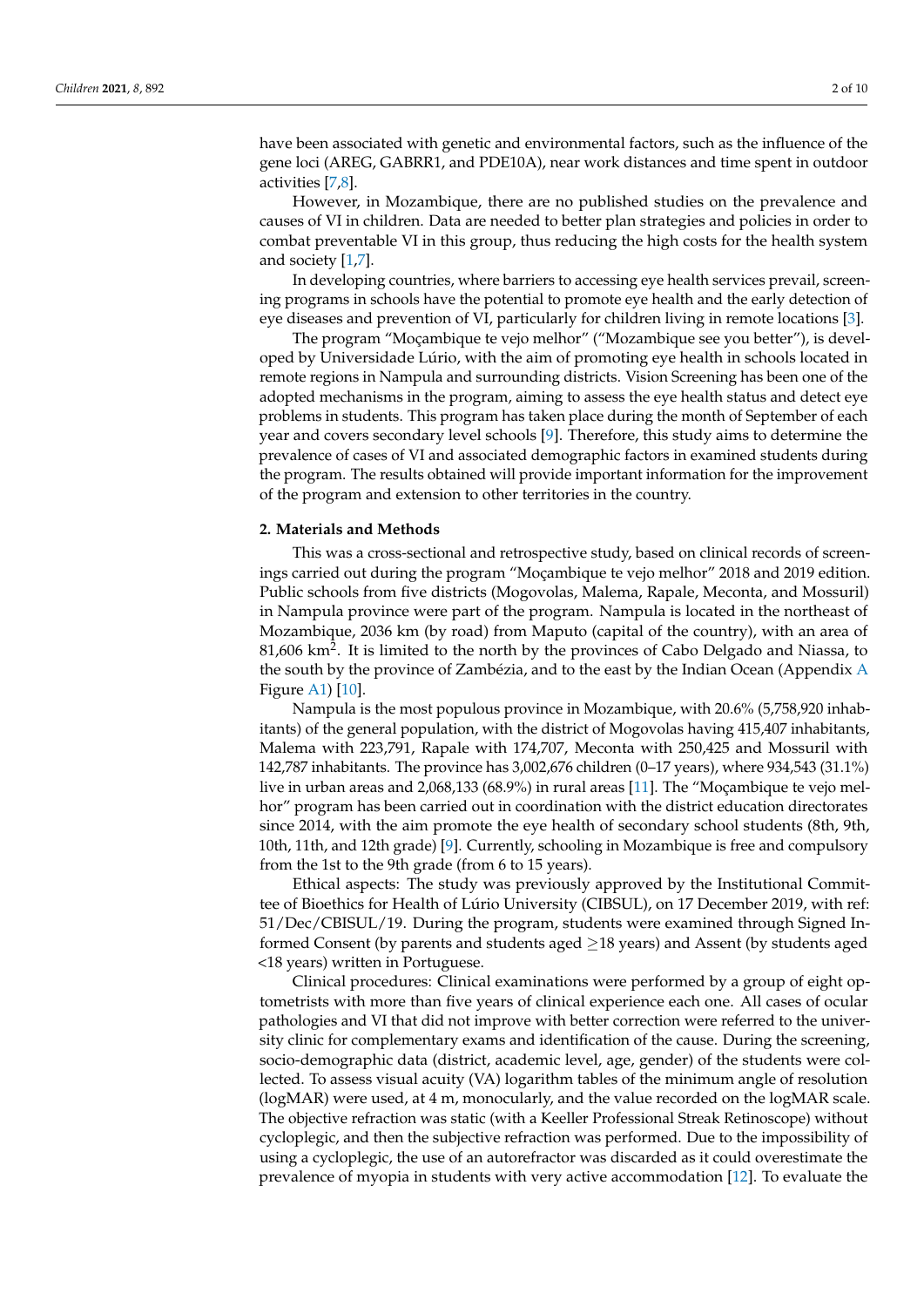ocular structures, anterior and posterior segments, a point flashlight, magnifying loupe and a professional Keeler ophthalmoscope (for direct ophthalmoscopy) were used.

Inclusion and exclusion criteria: Clinical record that were duly completed and with the informed consent and assent forms signed were included in the study.

Variable definitions: The refractive state definition was based on the spherical equivalent (SE = sphere + half of the cylinder value) of the subjective refraction  $[6,7]$  $[6,7]$ , and myopia was considered for SE  $\leq -0.50D$ , hyperopia for SE  $\geq$  +2.00D, and emmetropia for SE > −0.50D and <+2.00D. Regarding to severity, it was considered mild for REs ≤ 3.00D, moderate between 3.25 and 6.00D, and high for >6.00D [\[7\]](#page-8-6). Astigmatism was considered (using negative cylinders) for values  $\leq -0.75D$ . The type of astigmatism was defined according to the cylinder axis, as with-the-rule (WTR) for axes from  $1^{\circ}$  to  $15^{\circ}$  and from 165<sup>°</sup> to 180<sup>°</sup>, against-the-rule (ATR) for axes from 75<sup>°</sup> to 105<sup>°</sup>, and oblique (OBL) for axes from 16 $\degree$  to 74 $\degree$  and 106 $\degree$  to 164 $\degree$  [\[6\]](#page-8-5). Visual impairment (VI) and its respective category were defined based on the patient's VA (logMAR scale). VI was considered for VA  $\geq$  0.30  $(\leq 6/12$  Snellen) [\[13\]](#page-8-14), being mild for VA between 0.30 and 0.50 (6/12 and 6/18 Snellen), moderate >0.5 to 1.0 (<6/18 to 6/60 Snellen), severe >1.0 to 1.30 (<6/60 to 3/60 Snellen), and blindness >1.30 (<3/60 Snellen) [\[14\]](#page-8-15). "Uncorrected VI" was defined on the basis of uncorrected VA. While the "presenting VI" was according to the VA taken in the condition in which the patient presented himself for the exam, using his correction if any. "Bestcorrected VI" was defined based on the VA taken after subjective refraction [\[15\]](#page-8-16). Cases of bilateral VI, the VA of the best eye was considered.

Statistical Analyses: A socio-demographic description of the sample was made, and the frequency of VI and its causes was determined. The correlation between the RE of the right and left eye was analyzed using Spearman's correlation coefficient, and a statistical significance and high correlation was found (Rs:  $0.85; p < 0.001$ ), which is the reason that statistical analysis was made only with data from the right eye of each patient, as was done in similar studies [\[16\]](#page-8-17). For study the association between refractive error and socio-demographic characteristics (age, gender, school level, and district) the Odds Ratio and adjusted Odds Ratio (OR and ORa) was calculated by logistic and multiple regression with successive steps forward, with 95% confidence interval (CI) and 5% significance level. The adjustment was carried out using all available sociodemographic variables. All data analysis was performed using SPSS version 23.0 (SPSS Inc., Chicago, IL, USA). Statistical power [\[17\]](#page-8-18) was calculated with the package WebPower of the language and environment for statistical computing  $R$  [\[18\]](#page-8-19).

#### **3. Results**

In a total of 592 participants, 575 had the clinical records duly completed and with the respective signed informed consent form, as they took part in the study. The participants were aged between 12 and 20 years, with an average of 15.13  $(\pm 2.24)$  years. The majority (56.9%) of the participants were female. There were more students in the 8th grade (31.1%) followed by those in grade 9 (21.6%) in this study's sample. Most participants were from Meconta (39.5%) and Mogovolas (25.7%) districts (Table [1\)](#page-3-0).

The prevalence of uncorrected VI was 18.3%, The 18–20 age group had the highest prevalence (29.2%). Regarding to the school level, the prevalence was higher in the 11th and 12th grade (with 26.4% and 31.1%, respectively). The district of Meconta and Mossuril had the highest prevalence (both with 21.1%) (Table [1\)](#page-3-0).

The prevalence of presenting VI was 10.8%, and the 18–20 age group had the highest prevalence (13.3%). As for the school level, the 11th grade had the highest prevalence (15.1%), and Malema had the highest prevalence among the districts involved (12.3%) (Table [1\)](#page-3-0).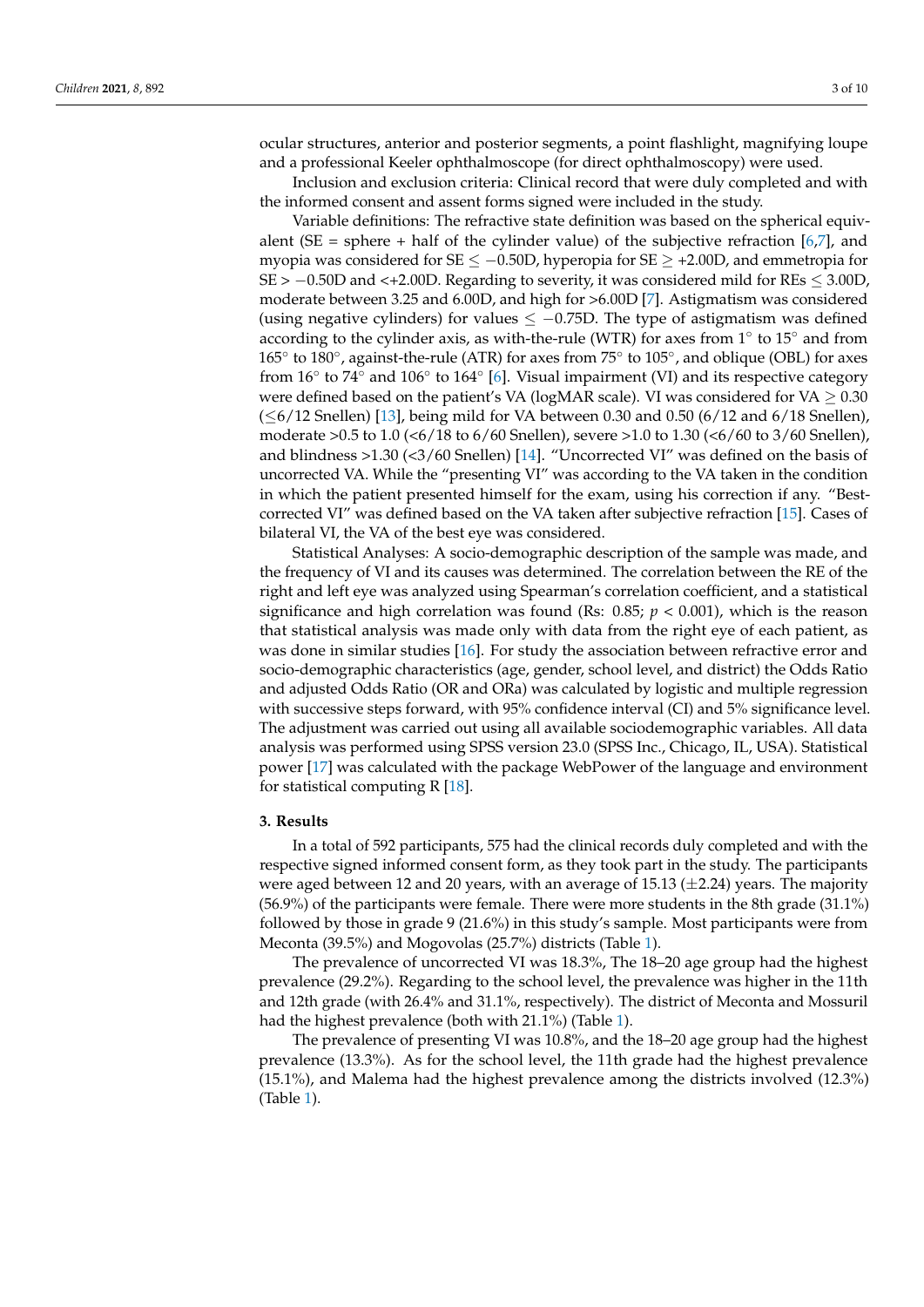<span id="page-3-0"></span>

|                  |           |      |                | <b>Uncorrected Visual</b><br>Impairment |                | <b>Presenting Visual</b><br>Impairment | <b>Best-Corrected Visual</b><br>Impairment |                                         |
|------------------|-----------|------|----------------|-----------------------------------------|----------------|----------------------------------------|--------------------------------------------|-----------------------------------------|
| Variables        | ${\bf N}$ | $\%$ | ${\bf N}$      | $\mathbf{0}_{\mathbf{0}}^{\prime}$      | ${\bf N}$      | $\%$                                   | ${\bf N}$                                  | $\mathbf{O}_{\!\!/\!\mathbf{O}}^\prime$ |
| Age (years)      |           |      |                |                                         |                |                                        |                                            |                                         |
| $12 - 14$        | 259       | 45.0 | 28             | 10.8                                    | 22             | 8.5                                    | 15                                         | 5.8                                     |
| $15 - 17$        | 203       | 35.3 | 44             | 21.7                                    | 25             | 12.3                                   | 9                                          | 4.4                                     |
| $18 - 20$        | 113       | 19.7 | 33             | 29.2                                    | 15             | 13.3                                   | 5                                          | 4.4                                     |
| Gender           |           |      |                |                                         |                |                                        |                                            |                                         |
| Male             | 248       | 43.1 | 48             | 19.4                                    | 29             | 11.7                                   | 13                                         | 5.2                                     |
| Female           | 327       | 56.9 | 57             | 17.4                                    | 33             | 10.1                                   | 16                                         | 4.9                                     |
| Grade            |           |      |                |                                         |                |                                        |                                            |                                         |
| 8th              | 179       | 31.1 | 15             | 8.4                                     | 12             | 6.7                                    | 9                                          | 5.0                                     |
| 9th              | 124       | 21.6 | 19             | 15.3                                    | 15             | 12.1                                   | $\,$ 8 $\,$                                | 6.5                                     |
| 10th             | 60        | 10.4 | $10\,$         | 16.7                                    | 5              | 8.3                                    | 3                                          | 5.0                                     |
| 11th             | 106       | 18.4 | 28             | 26.4                                    | 16             | 15.1                                   | $\bf 4$                                    | 3.8                                     |
| 12 <sub>th</sub> | 106       | 18.4 | 33             | 31.1                                    | 14             | 13.2                                   | 5                                          | 4.7                                     |
| District         |           |      |                |                                         |                |                                        |                                            |                                         |
| Megovolas        | 148       | 25.7 | 19             | 12.8                                    | 14             | 9.5                                    | 7                                          | 4.7                                     |
| Malema           | 73        | 12.7 | 13             | 17.8                                    | 9              | 12.3                                   | $\overline{\mathbf{4}}$                    | 5.5                                     |
| Rapale           | 64        | 11.1 | 13             | 20.3                                    | 7              | 10.9                                   | $\overline{4}$                             | 6.3                                     |
| Meconta          | 227       | 39.5 | 48             | 21.1                                    | 26             | 11.5                                   | 10                                         | 4.4                                     |
| Mossuril         | 63        | 11   | 12             | 21.1                                    | 6              | 9.5                                    | $\overline{4}$                             | 6.3                                     |
| VI category      |           |      |                |                                         |                |                                        |                                            |                                         |
| Normal           |           |      | 470            | 81.7                                    | 513            | 89.2                                   | 546                                        | 95.0                                    |
| Mild VI          |           |      | 32             | 5.6                                     | 31             | 5.4                                    | 15                                         | 2.6                                     |
| Moderate VI      |           |      | 70             | 12.2                                    | 28             | 4.9                                    | 10                                         | 1.7                                     |
| Severe VI        |           |      | $\overline{2}$ | 0.3                                     | $\mathbf{1}$   | 0.2                                    | $\overline{2}$                             | 0.3                                     |
| Blindness        |           |      | $\mathbf{1}$   | 0.2                                     | $\overline{2}$ | 0.3                                    | $\overline{2}$                             | 0.3                                     |
| VI laterality    |           |      |                |                                         |                |                                        |                                            |                                         |
| Normal           |           |      | 470            | 81.7                                    | 513            | 89.2                                   | 546                                        | 95.0                                    |
| Unilateral       |           |      | 16             | 2.8                                     | 16             | 2.6                                    | 19                                         | 3.3                                     |
| Bilateral        |           |      | 89             | 15.5                                    | 46             | 8.2                                    | 10                                         | 1.7                                     |

| Table 1. Socio-demographic characteristics of participants and prevalence of visual impairment. |  |  |  |  |
|-------------------------------------------------------------------------------------------------|--|--|--|--|
|                                                                                                 |  |  |  |  |

CI: confidence interval, VI: vision impairment.

The prevalence of best-corrected VI was 5.0%, and the age group with the highest prevalence was 12–14 years (5.8%). Regarding to the school level, the 9th grade had the highest prevalence (6.5%). Rapale and Mossuril had the highest prevalence among districts (6.3%) (Table [1\)](#page-3-0).

For the three types of VI, male gender had the highest prevalence and was mostly mild to moderate (Table [1\)](#page-3-0).

Among patients with presenting VI, 53% achieved normal vision with the best correction.

Overall, refractive errors (REs) had a prevalence of 24.7%, mainly constituted by hyperopia (14.3%) to the detriment of myopia (10.4%). The age groups between 15–17 years and 18–20 years were significantly associated with the occurrence of myopia (with OR: 4.9 and ORa: 5.1, and OR: 8.8 and ORa: 12.5, respectively), with higher risk in the latter (Table [2\)](#page-4-0).

The grade 11 and 12 had a significant association with the occurrence of myopia (OR: 8.1 and OR: 10.7, respectively). While Malema district had a significant association with myopia (ORa: 0.4) and hyperopia (ORa: 0.4 and OR: 0.3), however, as a protective factor for its occurrence (Table [2\)](#page-4-0).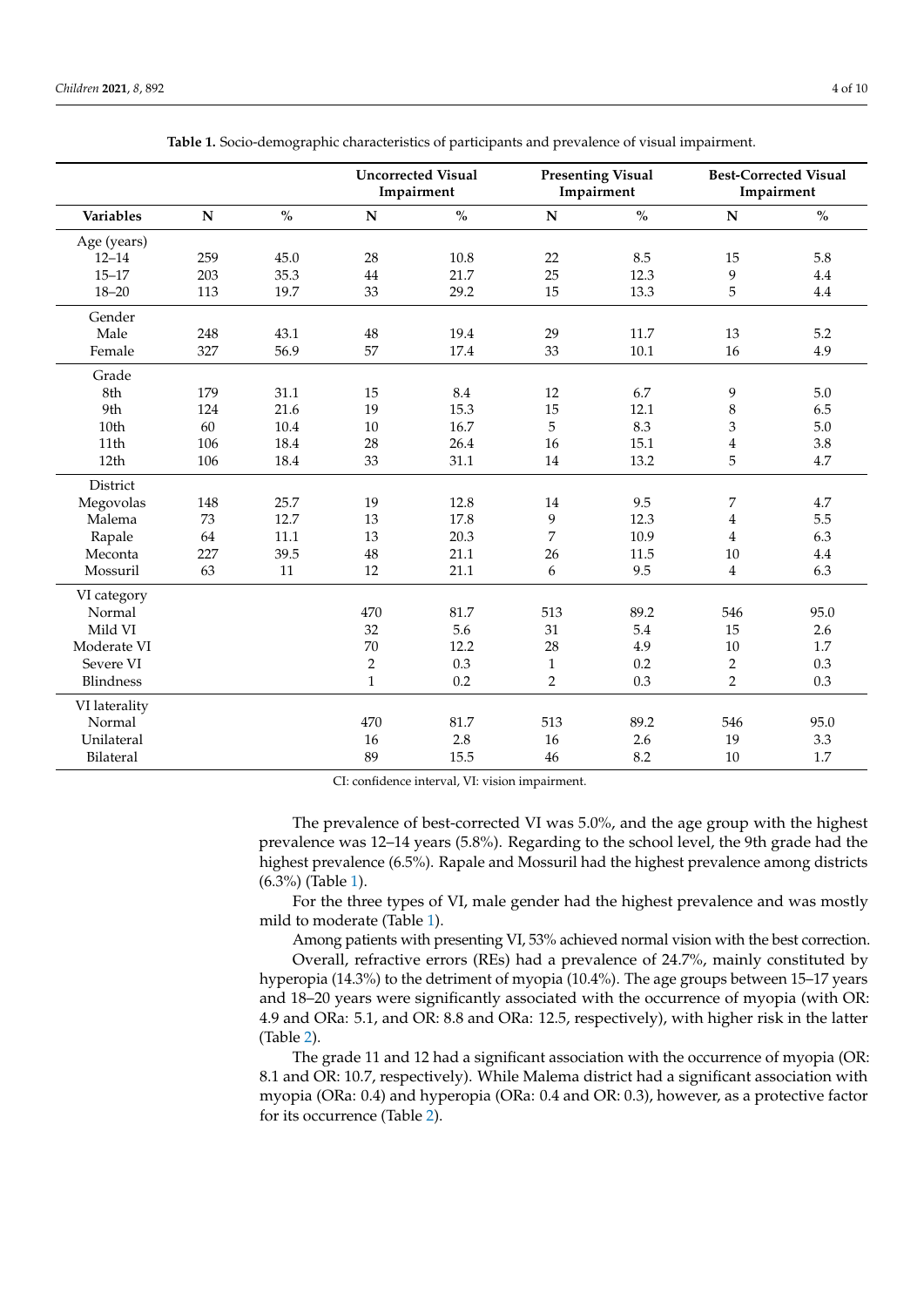<span id="page-4-0"></span>

|                  |            | <b>Refractive Error</b> |                        |                          |       |           |                     |                    |       |  |
|------------------|------------|-------------------------|------------------------|--------------------------|-------|-----------|---------------------|--------------------|-------|--|
|                  | Emmetropia |                         | Myopia                 |                          |       |           | Hyperopia           |                    |       |  |
| <b>Variables</b> | $%$ (N)    | $%$ (N)                 | OR (CI95%)             | ORa (CI95%)              | Power | $%$ (N)   | <b>OR (CI95%)</b>   | <b>ORa (CI95%)</b> | Power |  |
| Age (years)      |            |                         |                        |                          |       |           |                     |                    |       |  |
| $12 - 14$        | 81.9 (212) | 3.1(8)                  |                        |                          |       | 15.1(39)  |                     |                    |       |  |
| $15 - 17$        | 71.9 (146) | 13.3(27)                | $4.9**$ (2.2-11.1)     | $5.1$ ** $(2.3-11.6)$    | 0.999 | 14.8(30)  | $1.1(0.7-1.9)$      | n.s.               | 0.131 |  |
| $18 - 20$        | 66.4 (75)  | 22.1(25)                | $8.8**$ (3.8-20.4)     | $12.5$ ** $(5.2 - 30.1)$ | 0.999 | 11.5(13)  | $0.9(0.5-1.9)$      | n.s.               | 0.068 |  |
| Gender           |            |                         |                        |                          |       |           |                     |                    |       |  |
| Male             | 74.6 (185) | 10.9(27)                |                        | $\mathbf{1}$             |       | 14.5(36)  | $\mathbf{1}$        |                    | 0.069 |  |
| Female           | 75.5 (248) | 10.1(33)                | $0.9(0.5-1.6)$         | n.s.                     | 0.105 | 14.1 (46) | $1.0(0.6-1.5)$      | n.s.               |       |  |
| Grade            |            |                         |                        |                          |       |           |                     |                    |       |  |
| 8th              | 84.4 (151) | 2.8(5)                  |                        | $\mathbf{1}$             |       | 12.8(23)  | $\mathbf{1}$        | $\mathbf{1}$       |       |  |
| 9th              | 77.4 (96)  | 5.6(7)                  | $2.2(0.7 - 7.1)$       | n.s.                     | 0.677 | 16.9(21)  | $1.4(0.8-2.7)$      | n.s.               | 0.567 |  |
| 10th             | 78.3 (47)  | 8.3(5)                  | $3.2(0.9-11.6)$        | n.s.                     | 0.907 | 13.3(8)   | $1.1(0.5-2.7)$      | n.s.               | 0.088 |  |
| 11th             | 67.0 (71)  | 17.9 (19)               | $8.1$ ** $(2.9-22.5)$  | n.s.                     | 0.999 | 15.1(16)  | $1.5(0.7-3.0)$      | n.s.               | 0.566 |  |
| 12 <sub>th</sub> | 64.2 (68)  | 22.6(24)                | $10.7$ ** $(3.9-29.1)$ | n.s.                     | 0.999 | 13.2(14)  | $1.4(0.7-2.8)$      | n.s.               | 0.144 |  |
| District •       |            |                         |                        |                          |       |           |                     |                    |       |  |
| Megovolas        | 77.0 (114) | 6.8(10)                 | $0.6(0.3-1.1)$         | n.s.                     | 0.216 | 16.2(24)  | $1.2(0.7-2.0)$      | n.s.               | 0.224 |  |
| Malema           | 82.2 (60)  | 12.3(9)                 | $1.1(0.5-2.3)$         | $0.4*(0.2-1.0)$          | 0.098 | 5.5(4)    | $0.3 * (0.1 - 0.9)$ | $0.4*(0.1-1.0)$    | 0.999 |  |
| Rapale           | 75.0 (48)  | 10.9(7)                 | $1.1(0.5-2.5)$         | n.s.                     | 0.138 | 14.1(9)   | $1.0(0.5-2.1)$      | n.s.               | 0.171 |  |
| Meconta          | 74.4 (169) | 12.8(29)                | $1.5(1.0-1.1)$         | n.s.                     | 0.254 | 12.8(29)  | $0.9(0.5-1.4)$      | n.s.               | 0.793 |  |
| Mossuril         | 66.7 (42)  | 7.9(5)                  | $0.8(0.3-2.2)$         | n.s.                     | 0.229 | 25.4(16)  | $2.3 * (1.2 - 4.2)$ | $2.0*(1.1-3.8)$    | 0.999 |  |
| Total            | 75.3 (433) | 10.4(60)                |                        |                          |       | 14.3 (82) |                     |                    |       |  |

**Table 2.** Prevalence of refractive error and association with socio-demographic characteristics.

• The reference group is the rest of the districts; CI: confidence interval, OR: Odds ratio, ORa: adjusted Odds Ratio by socio-demographic variables. Power, Statistic Power for logistic regression. \* Statistic signification < 0.05, \*\* Statistic signification < 0.001.

> REs were mostly mild and moderate. Astigmatism had a prevalence of 8.3%, and it was mostly WTR with 6.4% (Table [3\)](#page-4-1).

| <b>Table 3.</b> Characteristics of refractive errors. |  |
|-------------------------------------------------------|--|
|-------------------------------------------------------|--|

<span id="page-4-1"></span>

| <b>Refractive State</b> | Emmetropia | <b>Myopia</b> |                       | Hyperopia |          |               | Astigmatism |                    |                  |                  |
|-------------------------|------------|---------------|-----------------------|-----------|----------|---------------|-------------|--------------------|------------------|------------------|
| $n\ (\%)$               | 433 (75.3) |               | 60(10.4)<br>82 (14.3) |           |          |               | 48 (8.3)    |                    |                  |                  |
| Severity                |            | mild          | moderate              | high      | mild     | moderate high |             | $WTR$ <sup>1</sup> | ATR <sup>2</sup> | OBL <sup>3</sup> |
| $n\ (\%)$               |            | 37(6.4)       | 22(3.8)               | 1(0.2)    | 54 (9.4) | 27(4.7)       | 1(0.2)      | 37(6.4)            | 4(0.7)           | 7(1.2)           |
|                         |            |               |                       |           |          |               |             |                    |                  |                  |

 $1$  with-the-rule;  $2$  against-the-rule;  $3$  oblique.

In 142 patients with RE, only 33.1% used correction. The prevalence of uncorrected refractive error (URE) was 16.5%.

The main cause of uncorrected VI was RE and amblyopia, with almost 40% resolved with the usual correction (day-to-day), and a little more than 70% resolved with the best correction. For the best-corrected VI, the main cause was amblyopia, followed by corneal opacity and congenital cataract, as the most prominent ones (Table [4\)](#page-4-2).

<span id="page-4-2"></span>**Table 4.** Causes of visual impairment.

|                     | Uncorrected VI |      |    | <b>Presenting VI</b> | <b>Best-Corrected VI</b> |         |  |
|---------------------|----------------|------|----|----------------------|--------------------------|---------|--|
| Causes              | N              | $\%$ | N  | $\%$                 |                          | $\%$    |  |
| Refractive error    | 76             | 72.4 | 33 | 31.4                 |                          | 0.0     |  |
| Amblyopia           | 16             | 15.2 | 16 | 15.2                 | 16                       | 15.2    |  |
| Congenital cataract | 4              | 3.8  | 4  | 3.8                  | 4                        | 3.8     |  |
| Corneal opacity     | 5              | 4.8  | 5  | 4.8                  | 5                        | 4.8     |  |
| Toxoplasmosis       |                | 1.0  |    | 1.0                  |                          | 1.0     |  |
| Retinal disorders   |                | 1.0  |    | 1.0                  |                          | $1.0\,$ |  |
| Other causes        |                | 1.9  | 2  | 1.9                  |                          | 1.9     |  |
| Total               | 105            | 100  | 62 | 59.0                 | 29                       | 27.6    |  |

VI: vision impairment.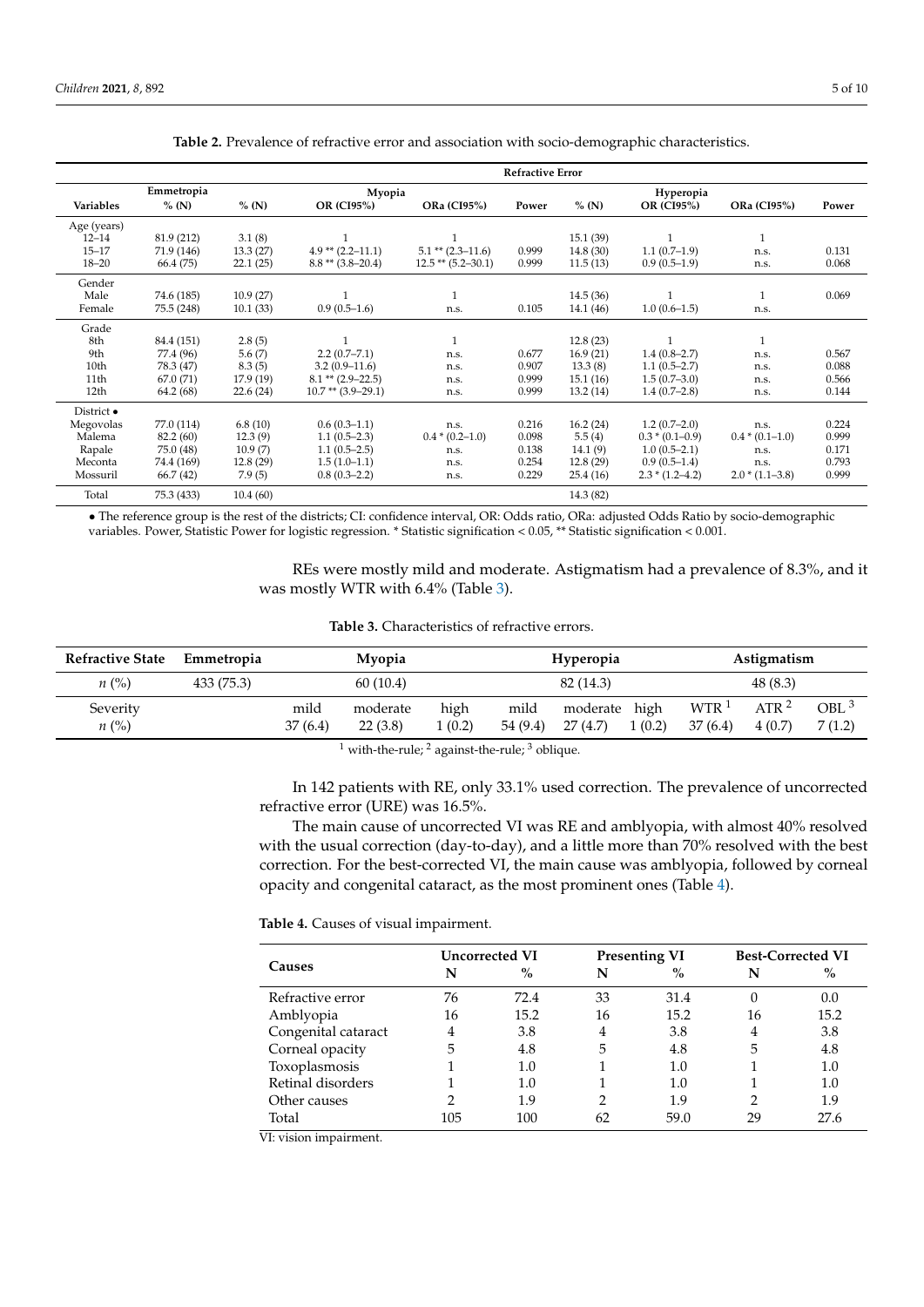#### **4. Discussion**

This study is the result of a visual health screening program promoted by Universidade Lúrio, which covers the remote areas of Nampula and surrounding districts. The research offers important preliminary results for the improvement of the program and extension to other regions of the country. The evidences on the magnitude and causes of VI are useful for monitoring progress and identifying priorities as part of the World Health Organization's 2014–2019 global eye health action plan [\[19\]](#page-9-0).

The prevalence of Uncorrected VI found in the study was 18.3%, similar to the study carried out in Vietnam [\[20\]](#page-9-1) and Nepal–Kathmandu [\[21\]](#page-9-2), which was 19.4% and 18.6%, respectively. However, in Ghana [\[22\]](#page-9-3), the prevalence of Uncorrected VI was much lower (3.7%) than in other studies, which may be associated with the low proportion (3.2%) of myopia found in this study.

For presenting VI, the prevalence was 10.8%, similar to what was found in Nepal [\[21\]](#page-9-2) and Malaysia [\[23\]](#page-9-4), which was 9.1% and 10.1%, respectively. However, in Brazil [\[24\]](#page-9-5) and Vietnam [\[20\]](#page-9-1), the prevalence was slightly higher (with 14.5% and 12.2%, respectively), and in Ghana [\[22\]](#page-9-3) it was much lower (3.7%). The prevalence of presenting VI is an indicator that so much reflects the coverage of the health system and accessibility to eye health services, which may vary depending on each country and region, and may also be determined by economic and socio-cultural factors that lead people to live with VI. In general, the most remote and poorest regions of low-income countries are the most disadvantaged, have less access to eye health services [\[25\]](#page-9-6). The unavailability of eye health services and geographic and financial limitations for their access can be pointed out as possible causes for a higher prevalence of presenting VI [\[26](#page-9-7)[,27\]](#page-9-8), since the five districts involved do not have optometrists or ophthalmologists for eye health services. The districts of Mogovolas, Malema, Rapale, and Meconta each have an ophthalmology technician (with an average level of education and training lasting 18 months), and Mossuril does not have any professional [\[28\]](#page-9-9).

Therefore, these districts have a ratio of eye health professionals per number of inhabitants below that recommended by the World Health Organization (1 Ophthalmic technician per 100,000 inhabitants, 1 optometrist for 250,000 inhabitants, and 1 ophthalmologist per 250,000 inhabitants) [\[29\]](#page-9-10).

The main cause of VI was RE (87.6%), coinciding with studies from Vietnam [\[20\]](#page-9-1), Nepal [\[21\]](#page-9-2), Malaysia [\[23\]](#page-9-4), and Ghana [\[22\]](#page-9-3).

However, REs are reaffirmed as the main cause of VI, although the effort made under the WHO Vision 2020 initiative [\[30\]](#page-9-11), it is still a challenge for the health system of several countries, including Mozambique.

The prevalence of RE was 24.7% (with 14.3% hyperopia and 10.4% myopia), similar to the study carried out in Egypt [\[31\]](#page-9-12) whose prevalence was 22.8%, but myopia (71%) was predominant in relation to hyperopia (29%). While in Saudi Arabia [\[7\]](#page-8-6), the prevalence was higher (55.5%), and myopia (53.3%) was more prevalent than hyperopia (2.2%). In Ethiopia [\[32\]](#page-9-13), the prevalence was lower (9.4%), with myopia having a higher proportion (31.6%) than hyperopia (26.4%).

Therefore, myopia was dominant in other studies, which may be associated with the fact that some studies used an autorefractor without cycloplegic, which overestimates the prevalence of myopia [\[12\]](#page-8-13), and in others, refraction was performed only in schoolchildren with VA less than 6/6, which may underestimate the prevalence of hyperopia, as it does not always have a low VA.

In a study in Burkina Faso [\[33\]](#page-9-14), using the same refraction technique as our study, a higher prevalence of hyperopia (4.9%) was found in relation to myopia (0.5%), which was associated with the characteristics of the population in that country (such as low literacy and a non-urban lifestyle). In another study carried out in Poland [\[34\]](#page-9-15), with cycloplegic retinoscopy, a higher prevalence of hyperopia (38%) than myopia (13%) was found. In addition to the use of cycloplegic, it may be associated with the definition of hyperopia adopted in this study (as S.E of at least +1.00D). In another study carried out in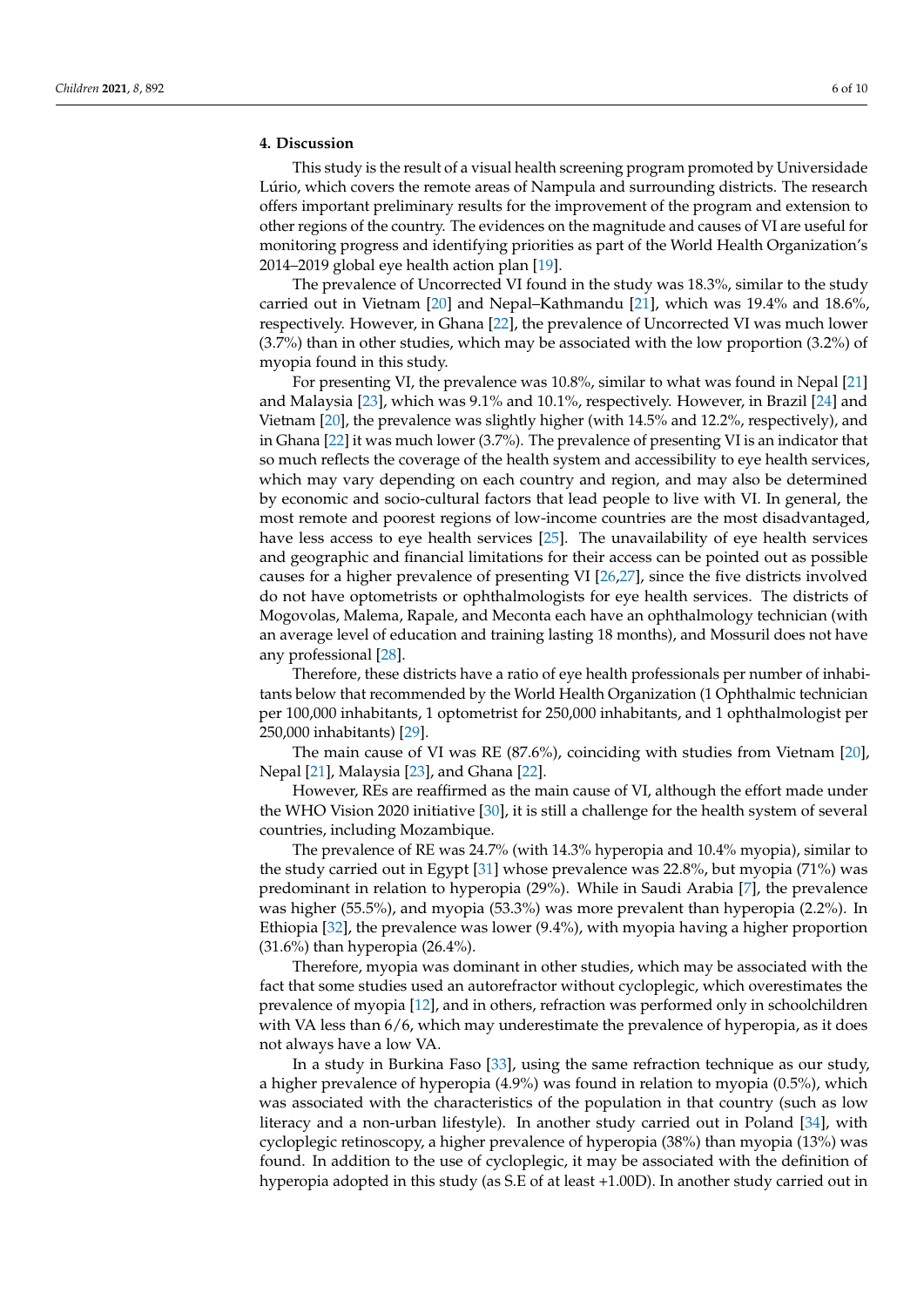Northern Ireland [\[35\]](#page-9-16), myopia was lower (2.8%) than hyperopia (26%) in children aged 6–7 years, while in children aged 12–13 years myopia was higher (17.7%) than hyperopia (14.7%). In these studies from Northern Ireland [\[35\]](#page-9-16) and Poland [\[34\]](#page-9-15), as well as in our study, the prevalence of myopia tended to increase with age, and the opposite happened with hyperopia, and a positive correlation was found between the prevalence of myopia and age (*p* < 0.001), as well as a negative correlation between hyperopia and age (*p* < 0.001) in Poland [\[34\]](#page-9-15). The age groups between 15–17 and 18–20 years old were associated, as a risk factor, to the occurrence of myopia, as well as the 11th and 12th grade, while Malema district was associated, as protective factor, for both myopia and hyperopia. In the study carried out in Egypt [\[31\]](#page-9-12), residence (urban/rural) was not associated with RE, unlike hours in front of the television or computer, which had a significant association with RE. In Iran [\[6\]](#page-8-5), myopia was significantly associated with male gender (OR: 2.73, *p* < 0.001) and residence, being higher in students living in urban areas (*p* = 0.019), while in Ireland [\[13\]](#page-8-14), myopia and hyperopia did not have significant association with gender, residence (rural/urban) and socioeconomic level, but had a significant association with age and ethnicity (*p* < 0.001).

The occurrence of different REs may be associated with various exposure factors among different populations, and myopia is associated with high exposure to electronic device screens (such as smartphones, computers, and tablets) as well as great educational pressure and reduced hours spent outdoors, typical of urban areas and developed countries [\[36\]](#page-9-17). However, our study involved schoolchildren living in rural regions of northern Mozambique, which may be associated with a low prevalence of myopia to the detriment of hyperopia.

In Mozambique, education is compulsory and free from the grade 1 to 9, which may suggest that students who are able to continue their studies in the post-compulsory phase, until the 11th and 12th grade, have better socioeconomic conditions; however, greater purchasing power associated with access to technologies and greater educational pressure, resulting in a higher incidence of myopia in this group.

The prevalence of uncorrected refractive error (URE) was 16.5%, higher than that found in studies in Nigeria [\[37\]](#page-9-18), Ethiopia [\[38\]](#page-9-19) and Indonesia [\[39\]](#page-9-20), which was 4.8%, 9.5%, and 12.1%, respectively. The prevalence of URE so much reflects the accessibility of eye health services in the country, and it is clear that it is still a major challenge for the National Health System. This is a public health problem that interferes so much in the quality of life and productivity of the individual, with negative effects on the cognitive and psychosocial development of children, however, it is greatly underestimated, since in many countries there is no really effective screening system for eye problems in children [\[40,](#page-9-21)[41\]](#page-9-22).

REs can be easily corrected with the use of glasses, contact lenses or refractive surgery [\[42\]](#page-9-23), and its correction would bring significant improvements in health indicators, since, within students with presenting VI, 53% had normal vision with their best correction. Thus, there is a need for future large-scale studies that identify the barriers to accessing eye health services (consultation, purchase of glasses, medication, surgery) in this portion of the population and subsequent intervention in the short, medium and long term in order to reverse this scenario and combating preventable VI.

It is necessary to implement public policies that support a truly effective, comprehensive and timely screening system, according to evidence-based clinical practice guidelines [\[43\]](#page-9-24), and invest in eye health professionals training, in order to improve the ratio of professionals per population in each district and guarantee universal access to eye health services.

This study was limited by the impossibility of using cycloplegics in screenings during objective refraction, adopting static refraction with the use of a Keeller Professional Streak Retinoscope and subjective refraction to avoid overestimating the prevalence of myopia. Studies have shown that non-cycloplegic retinoscopy and subjective refraction are clinically accurate and can be applied to screening for refractive error in children, showing good agreement with cycloplegic refraction [\[44,](#page-9-25)[45\]](#page-9-26). Furthermore, due to the difficulty of performing repeated measurements among children during the program, due to the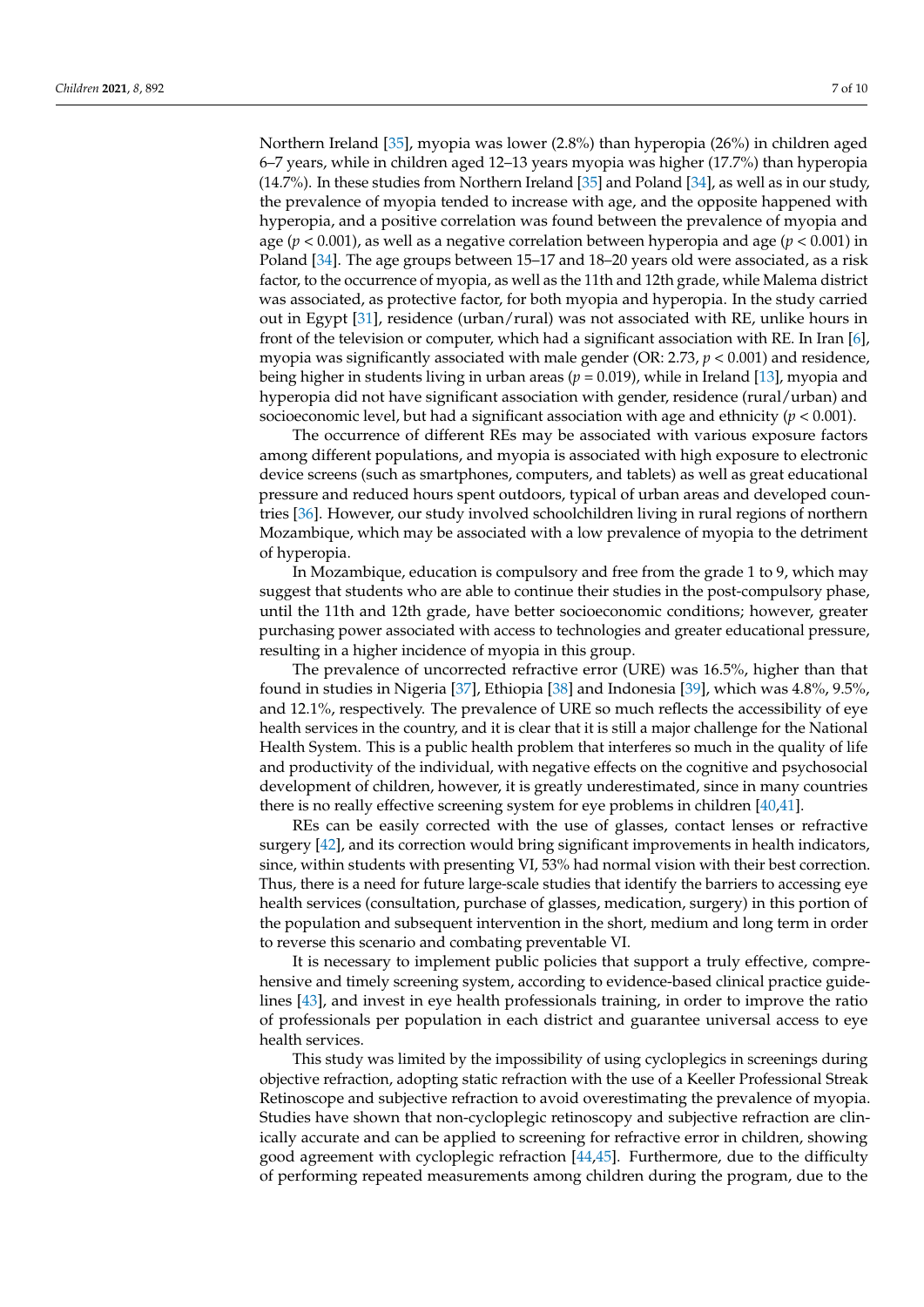limited time of the program, a reliability study using intra- and inter-observer measures was not performed.

As for the factors associated with the occurrence of REs, the present study was not thorough in this approach, and taking into account the relatively high prevalence of REs found (24.7%), there is a need for studies that assess in more detail the risk factors that contribute to the occurrence of REs, as well as protective factors, such as the case of Malema district (in relation to hyperopia and myopia), it is important to investigate what makes this district different from others, since all involved districts were socio-economically similar.

In order to improve eye health indicators in children, it would be important that the program also include children from lower levels of education (pre-school and primary), since the second leading cause of VI in this portion was amblyopia, which is more efficiently treated when detected early, within the sensitive period of development (up to 7 years of age) [\[46\]](#page-9-27). The program should include an educational component for teachers and guardians (parents), so that they know the signs and symptoms, and the risk factors associated with the development of REs, since the way in which children are educated, implementing healthy habits such as reducing exposure to electronic device screens, as well as spending more time outdoors, can positively contribute to reducing the incidence of myopia [\[47\]](#page-9-28). It is important that parents are aware of the importance of periodic eye examination for early detection and preventing preventable and treatable blindness.

#### **5. Conclusions**

The prevalence of RE and VI found in this study is relatively high, and most causes of VI are preventable and treatable. The results provide preliminary evidence of the need for greater intervention at the school level as it is a privileged and strategic place to promote eye health. Efforts are needed, especially to bring visual health services to remote and inaccessible areas.

**Author Contributions:** Conception, D.B.S., I.I.D.B.D.S., M.F.F. and G.M.R.J.L.; methodology, D.B.S., H.B.J.F.T., P.C. and I.L.-I.; analysis and interpretation of data, D.B.S., M.F.F., S.P. and A.M.M.; original draft preparation, D.B.S., I.I.D.B.D.S., S.P. and A.M.M.; review and editing, D.B.S., G.M.R.J.L., P.C. and I.L.-I.; Supervision, P.C. and I.L.-I. All authors read and approved the final version of the manuscript.

**Funding:** The "Moçambique te vejo melhor" program is fully funded by Lurio University. This research received no external funding.

**Institutional Review Board Statement:** The study was approved by the Institutional Bioethics Committee for Health of the University of Lúrio (CIBSUL), on 17 December 2019, with ref: 51/Dec/CBISUL/19.

**Informed Consent Statement:** Informed consent was obtained from all parents and students involved in the study.

**Acknowledgments:** The main author (DS) would like to thank the other authors for their important contribution to this study that is part of his doctoral thesis.

**Conflicts of Interest:** The authors declare no conflict of interest.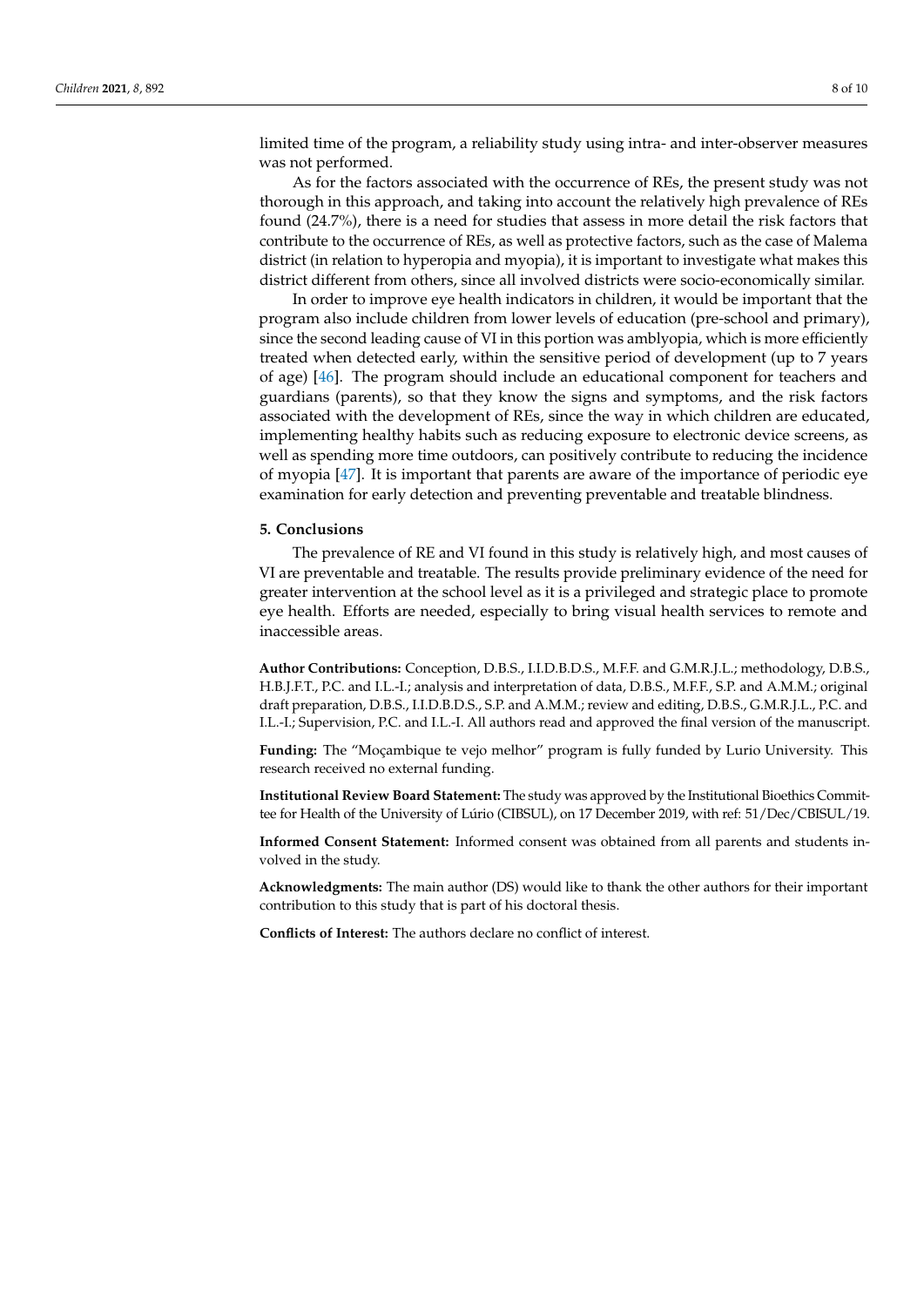## <span id="page-8-9"></span>**Appendix A**

<span id="page-8-10"></span>

Figure A1. (a) Location of Nampula within Mozambique (b) Distribution of the districts of Nampula.

## **References References**

- <span id="page-8-0"></span>1. Atowa, U.C.; Hansraj, R.; Wajuihian, S.O. Visual problems: A review of prevalence studies on visual impairment in school-age children. *Int. J. Ophthalmol.* **2019**, 12, 1037–1043. [\[CrossRef\]](http://doi.org/10.18240/ijo.2019.06.25)
- <span id="page-8-1"></span>2. Shi, X.-Y.; Ke, Y.-F.; Jin, N.; Zhang, H.-M.; Wei, R.-H.; Li, X.-R. The prevalence of vision impairment and refractive error in 3654 first year students at Tianjin Medical University. Int. J. Ophthalmol. 2018, 11, 1698–1703. [\[CrossRef\]](http://doi.org/10.18240/ijo.2018.10.19)
- <span id="page-8-2"></span>3. Burnett, A.M.; Yashadhana, A.; Lee, L.; Serova, N.; Brain, D.; Naidoo, K. Interventions to improve school-based eye-care services in low- and middle-income countries: A systematic review. Bull. World Health Organ. 2018, 96, 682D-694D. [\[CrossRef\]](http://doi.org/10.2471/BLT.18.212332) [\[PubMed\]](http://www.ncbi.nlm.nih.gov/pubmed/30455516) 4. World Health Organization (WHO). Blindness and Vision Impairment: Refractive Errors. 2013. Available online: [https:](https://www.who.int/news-room/q-a-detail/blindness-and-vision-impairment-refractive-errors)
- <span id="page-8-3"></span>//www.who.int/news-room/q-a-detail/blindness-and-vision-impairment-refractive-errors (accessed on 27 September 2021).
- <span id="page-8-4"></span>5. Harb, E.N.; Wildsoet, C.F. Origins of Refractive Errors: Environmental and Genetic Factors. Annu. Rev. Vis. Sci. 2019, 5, 47-72.
- <span id="page-8-5"></span>6. Hashemi, H.; Rezvan, F.; Beiranvand, A.; Papi, O.-A.; Yazdi, H.H.; Ostadimoghaddam, H.; Yekta, A.A.; Norouzirad, R.; Khabazkhoob, M. Prevalence of Refractive Errors among High School Students in Western Iran. *J. Ophthalmic Vis. Res.* **2014**, *9*, 232–239.
- <span id="page-8-6"></span>7. Alsaqr, A.; Abu Sharha, A.; Fagehi, R.; Almutairi, A.; Alosaimi, S.; Almalki, A.; Alluwaymi, A. The visual status of adolescents in Riyadh, Saudi Arabia: A population study. *Clin. Ophthalmol.* **2018**, *12*, 965–972. [\[CrossRef\]](http://doi.org/10.2147/OPTH.S162319) [\[PubMed\]](http://www.ncbi.nlm.nih.gov/pubmed/29872255)
- <span id="page-8-7"></span>8. Qian, X.; Liu, B.; Wang, J.; Wei, N.; Qi, X.; Li, X.; Li, J.; Zhang, Y.; Hua, N.; Ning, Y.; et al. Prevalence of refractive errors in Tibetan adolescents. *BMC Ophthalmol.* **2018**, *18*, 118. [\[CrossRef\]](http://doi.org/10.1186/s12886-018-0780-8) [\[PubMed\]](http://www.ncbi.nlm.nih.gov/pubmed/29747615)
- <span id="page-8-8"></span>9. Universidade Lúrio, Departamento de Pesquisa e Extensão. *Programa Mocambique te Vejo Melhor*; Universidade Lúrio, Departamento de Pesquisa e Extensão: Nampula, Moçambique, 2013.
- <span id="page-8-11"></span>10. Ministério da Indústria e Comércio Mozambique. Localização e Caracterização da Província de Nampula. 2018. Available online: <https://www.mic.gov.mz/por/Dir-Provinciais/DPIC-Nampula> (accessed on 27 September 2021).
- <span id="page-8-12"></span>11. Instituto Nacional de Estatística. *Resultados Definitivos do Censo 2017—Recenseamento Geral da População e Habilitação*; 2019; pp. 1–214. Available online: [http://www.ine.gov.mz/iv-rgph-2017/mocambique/censo-2017-brochura-dos-resultados](http://www.ine.gov.mz/iv-rgph-2017/mocambique/censo-2017-brochura-dos-resultados-definitivos-do-iv-rgph-nacional.pdf)[definitivos-do-iv-rgph-nacional.pdf](http://www.ine.gov.mz/iv-rgph-2017/mocambique/censo-2017-brochura-dos-resultados-definitivos-do-iv-rgph-nacional.pdf) (accessed on 27 September 2021).
- <span id="page-8-13"></span>12. Mahayana, I.T.; Indrawati, S.G.; Pawiroranu, S. The prevalence of uncorrected refractive error in urban, suburban, exurban and rural primary school children in Indonesian population. *Int. J. Ophthalmol.* **2017**, *10*, 1771–1776. [\[CrossRef\]](http://doi.org/10.18240/ijo.2017.11.21)
- <span id="page-8-14"></span>13. Harrington, S.C.; Stack, J.; Saunders, K.; O'Dwyer, V. Refractive error and visual impairment in Ireland schoolchildren. *Br. J. Ophthalmol.* **2019**, *103*, 1112–1118. [\[CrossRef\]](http://doi.org/10.1136/bjophthalmol-2018-312573)
- <span id="page-8-15"></span>14. World Health Organization. *Cumulative Official Updates to ICD-10*; World Health Organization: Delhi, India, 2008.
- <span id="page-8-16"></span>15. Resnikoff, S.; Pascolini, D.; Mariotti, S.P.; Pokharel, G.P. Global magnitude of visual impairment caused by uncorrected refractive errors in 2004. *Bull. World Health Organ.* **2008**, *86*, 63–70. [\[CrossRef\]](http://doi.org/10.2471/BLT.07.041210)
- <span id="page-8-17"></span>16. Bourne, R.R.A.; Dineen, B.P.; Ali, S.M.; Noorul Huq, D.M.; Johnson, G.J. Prevalence of refractive error in Bangladeshi adults: Results of the National Blindness and Low Vision Survey of Bangladesh. *Ophthalmology* **2004**, *111*, 1150–1160. [\[CrossRef\]](http://doi.org/10.1016/j.ophtha.2003.09.046) [\[PubMed\]](http://www.ncbi.nlm.nih.gov/pubmed/15177965)
- <span id="page-8-18"></span>17. Zhang, Z.; Mai, Y. WebPower: Basic and Advanced Statistical Power Analysis. 2021. Available online: [https://cran.r-project.org/](https://cran.r-project.org/package=WebPower) [package=WebPower](https://cran.r-project.org/package=WebPower) (accessed on 30 September 2021).
- <span id="page-8-19"></span>18. Zhang, Z.; Yuan, K.-H. *Practical Statistical Power Analysis Using Webpower and R*; ISDSA Press: Granger, IN, USA, 2018. Available online: <https://webpower.psychstat.org/wiki/models/index> (accessed on 15 May 2021).